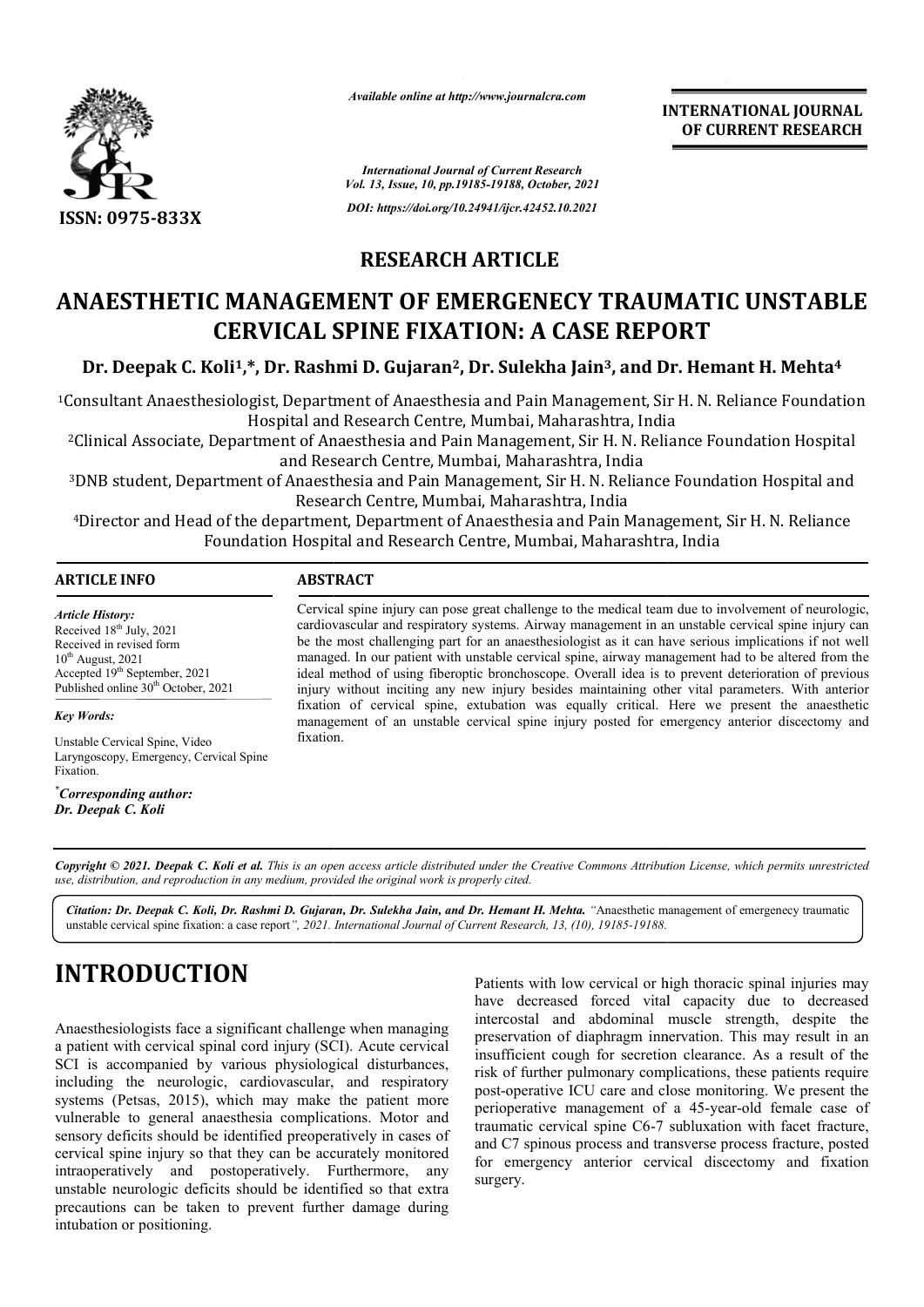#### **CASE REPORT**

A 45 years old female (152cm, 61kg) patient came in the emergency department with history of road traffic accident about 7-8 hours back with injury to neck and left hand. She had no comorbidities. Her computed tomography showed C6-7 subluxation with facet fracture, C7 spinous process and transverse process fracture.The findings were confirmed on MRI showing post traumatic cervical spine instability with anterior subluxation of the C6 over C7 vertebra associated with fracture of the right superior articular facet of the C7, right transverse process of the C6, C7, D1 vertebra, spinous process of C6, C7 vertebra. There was dislocation of the right C6-C7 facet joint and perched left C6-C7 facet joint. There was also annular tear with posterior and right posterolateral C6-C7 disc extrusion with cranial migration, large extruded disc lying behind the subluxed C6 vertebral body. Severe right foraminal stenosis was noted at C6/C7 level, compressing the right C7 exiting nerve root with nerve root edema. There was no cord compression or cord parenchymal edema or contusion. On examination, her power for right shoulder abduction was grade 4/5, rest was normal. Cervical immobilisation was done with a rigid cervical collar.She was posted for anterior cervical discectomy and fixation surgery. Her complete blood count, serum creatinine, electrolytes, coagulation profile, liver function tests were all within normal limits. CT chest and CT brain ruled out any chest and head injuries.

On airway examination, her mallampatti grade was 3, adequate mouth opening, with cervical collar insitu to avoid neck movements. Thoughfibre optic bronchoscope guided intubation was explained to the patient, patient was very anxious. So after discussing with orthopaedic surgeon, it was decided to first induce and then intubate with video laryngoscope with manual inline stabilization and cervical collar insitu. With 2 wide bore intravenous lines and after attaching all routine ASA monitors, patient was preoxygenated for 3 minutes. Her baseline parameters showed heart rate of 110/minute, blood pressure 130/70 mm hg, and saturation 99% on room air. She was then induced with intravenous 0.5mg inj midazolam, 50 micrograms inj fentanyl and 120 mg of inj propofol. After confirming ability to mask ventilate, inj succinylcholine 100mg was given IV. Intubation was done with CMAC video laryngoscope with 7 number flexometallic endotracheal tube railroaded over bougie with manual inline stabilisation and cervical collar insitu. After confirming endotracheal placement of tube with ETCO2 tracing and bilateral equal air entry, inj. atracurium 50mg was given. Intraoperatively, anaesthesia was maintained with O2: Air (50% each) and desflurane mixture to keep MAC around 1, atracurium infusion, fentanyl intermittent bolus and dexmedetomidine infusion 0.2 to 0.5mcg/kg/hr. C6-7 discectomy with removal of part of C6 inferior body was done. After adequate decompression, cage was filled with iliac crest autograft and placed in C6-7 space. Total 2000ml crystalloids was given, with blood loss 100ml and urine output 300ml. surgical team wanted to do neurological examination in immediate post-operative period to rule out any new neurological deficit surgery went well and patient was hemodynamically stable throughout the intraoperative period hence decision was taken to give extubation trial, so after, post-surgical closure once patient wasConscious and had good spontaneous breathing efforts and met all extubation criteria, leak test was performed which showed significant leak

excluding significant laryngeal edema causing postoperative breathing difficulty. After adequate reversal of neuromuscular blockade with Inj.Glycopyrrolate 0.5mg and Inj. Neostigmine 2.5mg and after thoroughoropharyngeal suction and extubation was done overa ventilating bougie so that in case of a postoperative airway emergency, it can be used as an access to railroad the endotracheal tube during laryngoscopy. We observed the patient post extubation in OT for next 30mins. Patient was breathing normally and was maintaining100% on 6 litres per minute flow of oxygen with Hudsons mask. Patient was then shifted to ICU for over nigh to bservation, patient was moving all four limbs without any neurological deficit in immediate post-operative period. Rest of the postoperative course wasuneventful and patient shifted to ward on postoperative day 4 and discharged on postoperative day8.

### **DISCUSSION**

Following cervical SCI, a variety of pathophysiological changes can occur. Acute cervical SCI is commonly associated with cardiovascular complications such as neurogenic shock, autonomic dysreflexia and other arrhythmias, in addition to neurologic injury (Lehmann, 1987). Although the degree of respiratory dysfunction depends on the severity and extent of the injury, cervical SCI causes respiratory dysfunction, which can include impaired respiratory muscles, diaphragmatic paralysis, decreased lung and chest wall compliance, impaired cough and secretion clearance, and increased work of breathing (Winslow, 2003). Respiratory dysfunction is a major cause of death and morbidity following SCI (Winslow *et al*., 2002). As a result, it is critical to reduce these risks in SCI patients. Patients with acute cervical spine instability or compression face the same difficulties as patients with chronic cervical spine disease. Furthermore, these patients will almost always have some form of neck immobilisation, which increases the difficulty of successfully intubating the patient. It is critical to remember the ABCs when developing a plan to safely intubate the patient while protecting the cervical spine as much as possible. Protecting the cervical spine comes second to ensuring that the patient is adequately ventilated.

Unfortunately, patients with severe cervical trauma are both the most vulnerable to intubation and the most likely to develop respiratory failure as a result of the injury. It is critical to consider the extent of the neurologic injury, the patient's mental status, the airway exam, the adequacy of ventilation and the urgency of the surgery when developing an intubation plan. There are several techniques for intubating the patient, but no single technique is ideal for every situation. When developing the plan, it is critical to consider the benefits and drawbacks of each technique, as well as how each technique leads to cervical spine movement. Awake fiberoptic intubation is regarded by some as the gold standard for securing airway in acute spine injury. The ability to perform a post-intubation neurologic exam is one of the benefits, also one more advantage of the fiberoptic scope is minimal pressure placed on the cervical spine. The challenges in performing an awake fiberoptic intubation include the time necessary for airway topicalization and to perform an intubation. Usually it takes around 20-30 minutes to do an awake fiberoptic intubation. A second issue is that, despite adequate topicalization of the airway, it is observed that patient tends to cough or move during airway intubation. This movement can be quite violent at times, putting the spinal cord in jeopardy.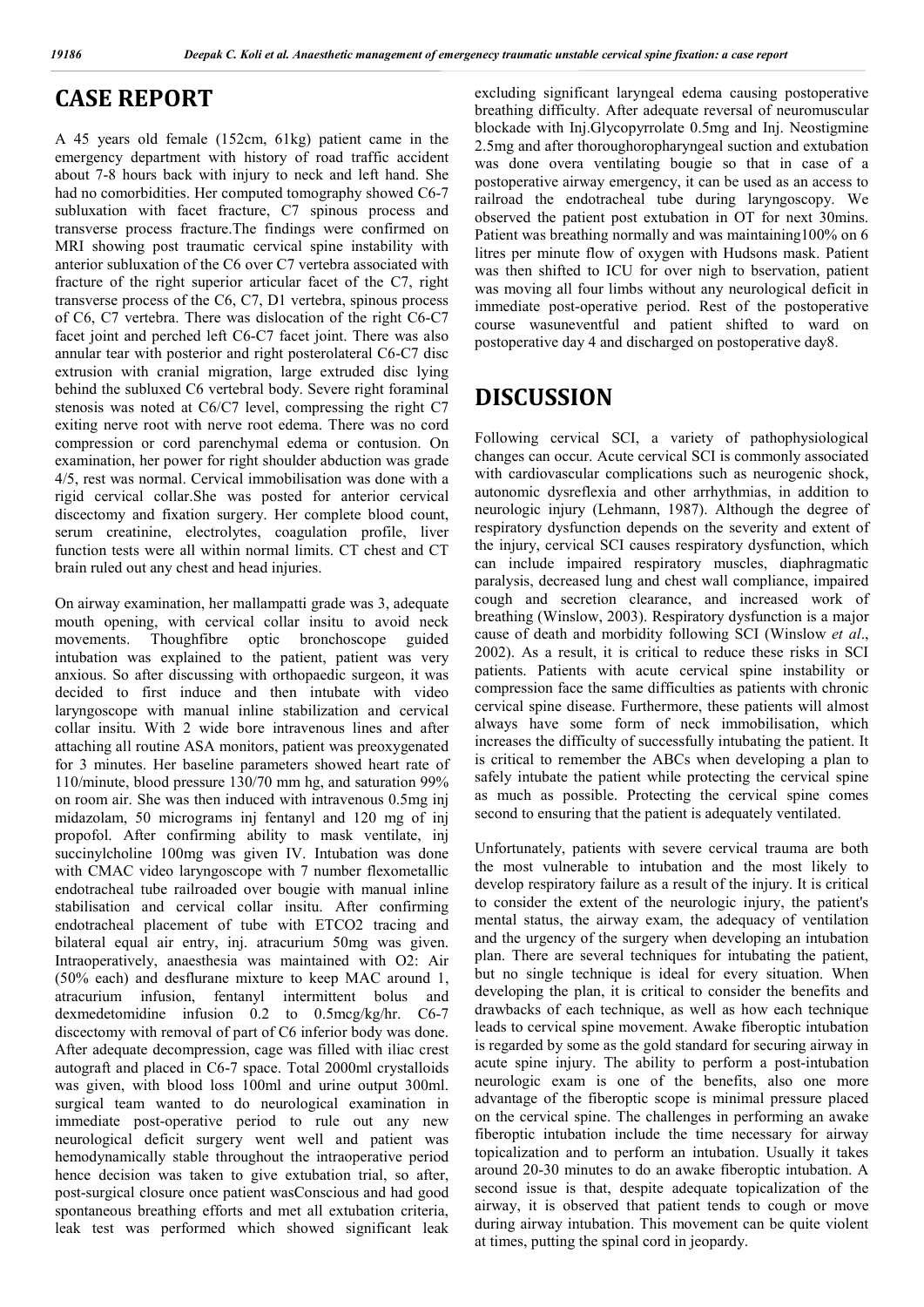In addition, a patient who is awake and willing to cooperate with the intubation is also required while doing fiberoptic guided intubation. An alternative to performing the fiberoptic intubation while the patient is awake is to perform the fiberoptic intubation while the patient is under general anaesthesia. If this is done, the patient can be given a shortacting paralytic medication to ensure that no movement or coughing occurs during the intubation. The anaesthesiologist must be confident that the patient can be mask ventilated to ensure adequate ventilation prior to intubation for this to happen safely. The advantage of performing the intubation under general anaesthesia is that it is usually much faster and does not require a cooperative patient.The main disadvantage of this technique is the inability to perform a neuro exam after intubation. While the fiberoptic scope causes only minor spinal cord movement, the act of mask ventilating the patient causes significant spinal movement. In a cadaver study, performing a jaw thrust to allow mask ventilation resulted in 5mm of cervical spine movement at the site of injury (Aprahamian, 1984). Also direct laryngoscopy can be used instead of a fiberoptic intubation As an alternative technique.

It is common practise to maintain "manual in-line immobilisation" (MILI) during intubation to minimise cervical spine movement. While this prevents gross cervical spine extension, subluxation still occurs (Lennarson, 2001). In 45 percent of patients, keeping the cervical spine in a neutral position rather than the classic "sniffing position" worsens the view of the vocal cords. Furthermore, the vocal cords were not visible in 22% of patients whose spine was kept in a neutral position. While in "sniffing position" it was observed that only in 1% of patients vocal cord were not visible (Nolan, 1993). In view of the anticipated difficulty in intubating a patient with MILI, it has become standard practise to use a video laryngoscope instead of direct laryngoscopy which has shown to significantly improve the ease of intubation (Turkstra, 2005) also during the intubation movement at cervical spine is comparable with around 3-4 mm widening of the disc space (Robitaille, 2008). Direct laryngoscopy or video laryngoscopy is significantly faster than fiberoptic intubation as the patient is under general anaesthesia, patient is not required to be awake or cooperative. Direct laryngoscopy or video laryngoscopy is also technically less challenging than fiberoptic intubation, particularly in patients with blood in the pharynx due to trauma. When MILI is combined with cricoid pressure, however, successful LMA placement becomes much more difficult. Furthermore, when they attempted a fiberoptic intubation with the LMA in place, they found vocal cords in significantly fewer patients who were kept in MILI vs the sniffing position (38 percent vs 83 percent) (Gabbott, 1995).

There are currently no recommendations for the best method to manage the airway in patients with cervical spine disease. There are no outcome studies that shows superiority of one technique over another (Crosby, 2006). The ultimate decision will be based on the provider's expertise in managing the airway, how quickly the airway needs to be secured, and the patient's willingness to cooperate with the intubation. Furthermore, it is critical to comprehend the extent of the cervical injury as well as how the various airway management techniques will affect the cervical spine. As already discussed our patient was very anxious due to road traffic accident and nature of injury and would not have cooperated for awake fiberoptic intubation, hence considering unstable cervical spine we decided to go ahead with videolaryngpscopic and bougie

guided intubation after confirming bag and mask ventilation. Fiberoptic scope was kept standby in case of any difficulty to do fiberoptic intubation under general anaesthesia as a plan B. we successfully intubated with videolaryngoscope and bougie in single attempt. Cervical spine surgery areusually performed in the same anatomical region as the larynx, also for most of the spine surgeries patients are placed in prone position and manipulation around the larynx during surgery can lead to airway edema, which can result in airway compromise postoperatively. Access to the vertebral column is frequently achieved during an anterior approach for cervical spine surgery by medial retraction of the upper airway structures and oesophagus (Palumbo, 2013). Potential complications of this approach are as follows airway edema,sore throatandhoarseness of voice other serious complications includerecurrent laryngeal nerve palsy, dysphonia, dysphagia andoesophageal perforation (Stefanutto, 2012). As demonstrated in these cases, edema can impair patients' respiratory track and distort airway anatomy, making establishing a secure airway exponentially more difficult. If a patient develops respiratory compromise, the initial method of intubation may no longer be effective due to difficulty visualising anatomical landmarks or inability to pass the endotracheal tube into the trachea.Considering all these risk factors it is necessary that anaesthesiologist and surgical team must be extremely vigilant while expediting extubation after the cervical spine surgery.

Prior to extubation, it is necessary to do an endotracheal tube cuff leak test to identify patients with significant airway edema. A cuff test compares expiratory tidal volumes with the cuff inflated to those with the cuff deflated, looking for a 15% reduction in tidal volume to indicate an appropriate leak when the cuff is deflated (De Bast, 2002). It is of paramount importance that medical team should have a rescue plan for airway management in these cases in the event of airway compromise requiring reintubation. This plan should include having advanced airway devices on hand right away, staff who are trained to identify at-risk patients, and standby surgeon who can secure a surgical airway. In our case, we first performed a leak test, which revealed a significant leak, and once all extubation criteria were met, we extubated our patient over ventilating bougie so that it could be used as an access to railroad the endotracheal tube during laryngoscopy in the event of a postoperative airway emergency.

#### **CONCLUSION**

In the care of patients with spinal cord disease, these patients can have a wide array of pathology. The patient's concurrent medical comorbidities, the severity of the neurologic deficits, and the complexity of the surgery are all taken into account when developing the anaesthetic plan. The preoperative workup, airway management, positioning challenges, and anaesthesia maintenance are the primary goals of the anaesthetic plan. Both anaesthesiologists and surgeons can benefit from a thorough understanding of these issues when caring for these patients.

#### **REFERENCES**

Aprahamian C, Thompson BM, Finger WA, Darin JC. Experimental cervicalspine injury model: evaluation of